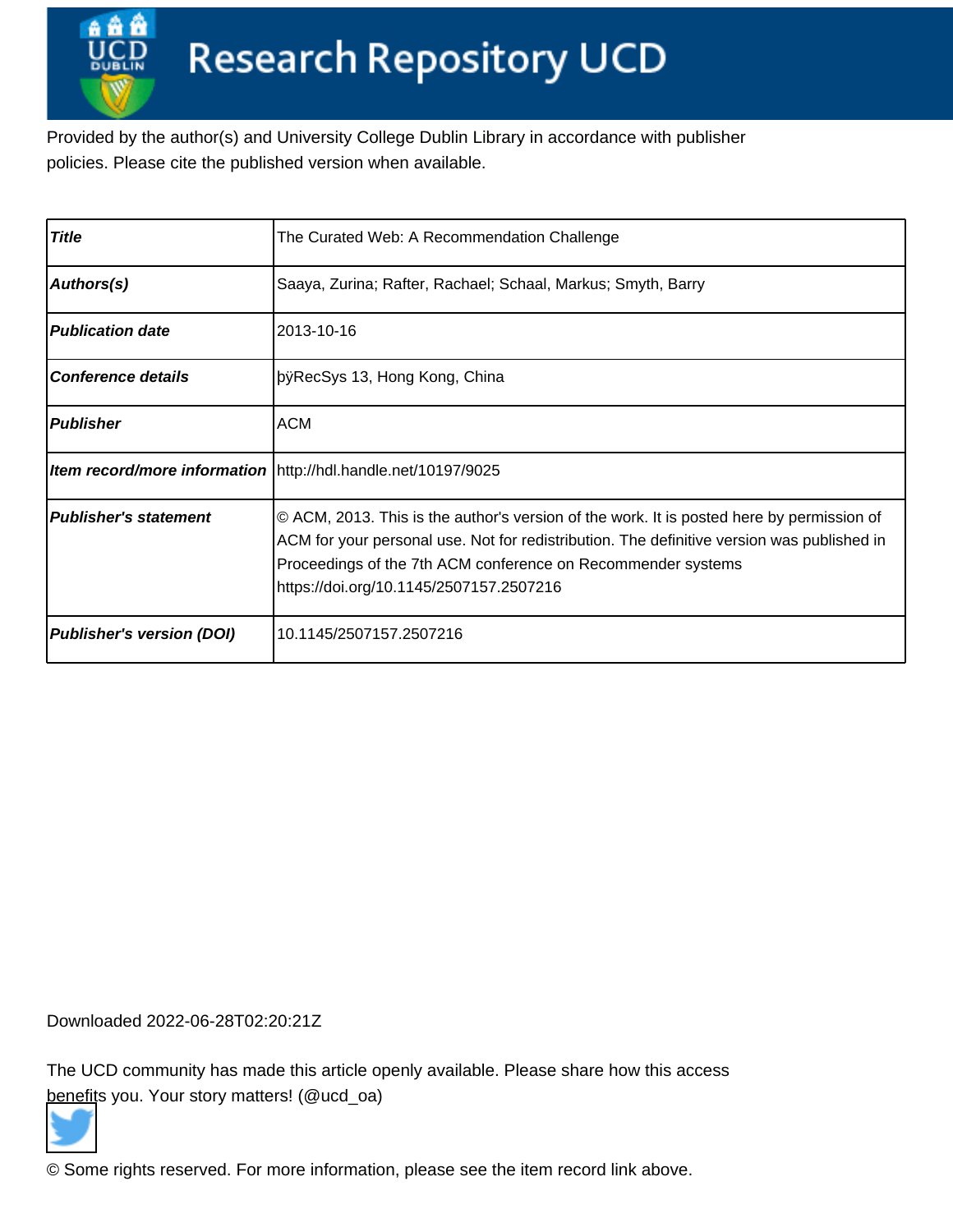# **The Curated Web: A Recommendation Challenge**

Zurina Saaya, Rachael Rafter, Markus Schaal CLARITY: Centre for Sensor Web Technologies University College Dublin, Ireland {firstname.lastname}@ucd.ie

ABSTRACT

In this paper we consider the application of content-based recommendation techniques to web curation services which allow users to curate and share topical collections of content (e.g. images, news, web pages etc.). Curation services like Pinterest are now a mainstay of the modern web and present a range of interesting recommendation challenges. In this paper we consider the task of recommending collections to users and evaluate a range of different content-based techniques across a variety of content signals. We present the results of a large-scale evaluation using data from the Scoop.it<sup>1</sup> web page curation service.

## Categories and Subject Descriptors

H.3.3 [Information Search and Retrieval]: Information Filtering; H.3.5 [Online Information Services]: Webbased Services

# Keywords

content-based recommendation, social web, curation

## 1. INTRODUCTION

Recently there has been a shift in web usage from content consumption to content production and a pattern of *content curation* has emerged through sites and services like Pinterest, Tumblr, Storify, and Scoop.it. These curation sites allow users to curate collections of content (e.g. images, news, web pages etc.) on topics that matter to them and to share these collections with others.

In this paper we consider some of the recommendation challenges that exist within such curation services using Scoop.it (a web page curation site) as an evaluation casestudy. Specifically, we consider the challenge of matching users with collections and look at different ways to profile

Barry Smyth INSIGHT: Centre for Data Analytics University College Dublin, Ireland barry.smyth@ucd.ie

the interests of users and the contents of collections in order to develop a content-based recommendation framework to suggest relevant collections to users based on their current collections/topics/interests. We evaluate the efficacy of different types of content signals during user profiling and collection indexing, from high-level collection descriptions to detailed information about the contents of individual pages within a collection. We do this to better understand the relationship between these different types of signals and recommendation performance, and describe the results of a largescale evaluation based on ScoopIt user and collection data.

Social curation is a relatively new trend and has received little attention to date. In previous work we examined how to assist curators during the content curation phase, using machine learning to identify the correct target collection for new content the user wishes to gather [7]. In [5] the authors look at recommending curators, identifying the important users that form the community around a news story on Twitter using network analysis. Others focus is on how users curate tweets, and how to recommend new tweets to them [4]. The work in [2] also studies content recommendation on Twitter, using both content and social signals.

# 2. WEB CURATION USING SCOOP.IT

Scoop.it is a web-based curation tool that provides a platform for users to curate all of their favorite resources on a given topic for sharing with interested parties. Users can create their own collections (or *topics* in the Scoop.it parlance) and the service provides a range of tools to help users to identify and filter content for their collections. Creating a collection or topic is a simple matter of providing a name, a short description, and a set of suitable keywords.

For instance, a curator may create a new *JQuery for Web Dev* topic (or collection) as a place to curate all things related to web development using *jquery* (see Fig. 1(a)). For each topic, the user can specify a title and short description of the topic, and every page added to the topic is associated with page title and short summary. Furthermore, curators can annotate the pages that they include in their topic with their insights, and others can comment on the pages included. In addition to curating their own topics, users also can follow the topics of others that interest them, (see Fig. 1(b)). This can be a useful way for users to maintain and improve their own topics, by keeping up-to-date with what others are curating in similar topics. ScoopIt provides a handy *rescoop* functionality, allowing users to conveniently incorporate content from other topics into their own.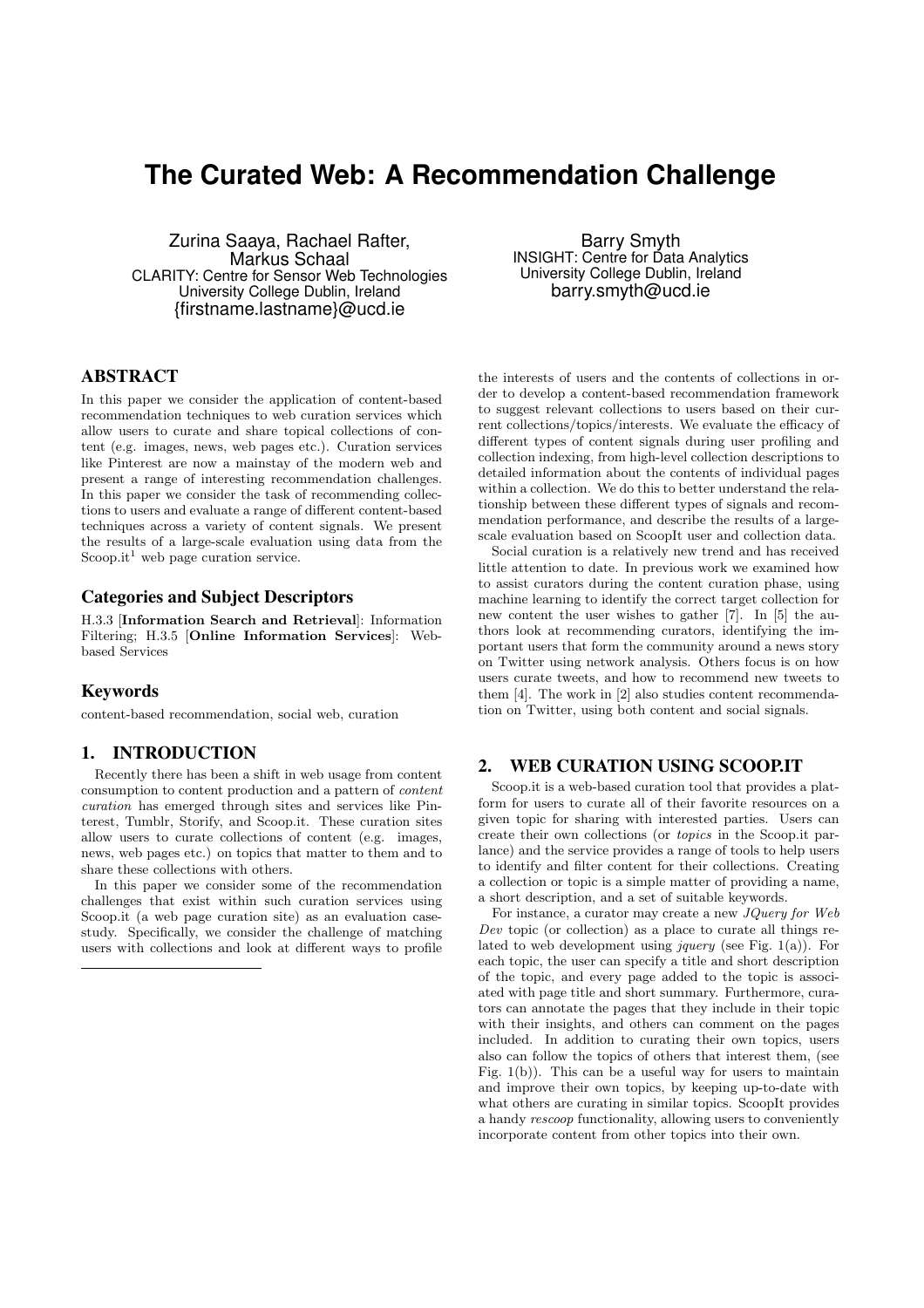

Figure 1: Scoop.it in action

# 3. RECOMMENDER FRAMEWORK

We describe a content-based recommendation framework that explores the relative benefits of different sources of data for modelling curated collections and user profiles.

# 3.1 Representing Topics for Querying and Indexing

In Scoop.it each topic is a collection of curated pages and is associated with a topic title and description. Each page in a topic has a URL, a title, and a summary (snippet) description. In addition we can also access the content of the page directly to extract a set of content terms. This means that we can represent and index topics at different levels of granularity:

- 1. *TopicTitleDesc* The terms in the topic's title and description elements.
- 2. *PageTitleSumm* -The combination of terms from the page titles and summary descriptions of all pages in the topic.
- 3. *PageContent* The combination of the top-N terms taken from the full content of each individual page.

In addition to representing topics as raw term as above we also produce *feature-based* descriptions by applying LDA [1] and LSI [3] to both page-level and content-level terms to produce *LSIPageTitleSumm*, *LSIPageContent*, *LDAPageTitle-Summ*, *LDAPageContent* representations.

This produces 7 different content *types* that can be used as the basis of collection indexing and user profiling. In the case of the former we use a standard indexing approach in which each topic is represented as a document vector based on the different content types. So in the case of *TopicTitleDesc* each topic (*ti*) is represented as a vector for the topic's title and description terms; we refer to this as  $I(t_i, TopicTitleDesc)$ .

Users in Scoop.it are associated with the topics they curate (create) and other topics they choose to follow. Therefore we can profile a user  $u_i$  based on her curated topics  $ct^{u_i}$ , or her followed topics  $ft^{u_i}$ , or both  $ctft^{u_i}$ ; we refer to these as the *source* of the profile data. And then we can represent each of these profile types using one of the 7 different approaches above. In other words, if we profile  $u_j$  from her curated topics using *LSIPageContent* then the profile will be made up of the LSI features extracted from the page content terms of all pages in the user's curated topics only; we refer to this as  $P_{ct}(u_j, LSIPageContent)$ 

#### 3.2 Recommending New Topics

We adopt a simple retrieval-based content recommendation approach, treating user profiles as queries against the topic index to recommend the *n* most similar topics. In fact we take a weighted retrieval approach using Lucene's TF-IDF weighting metric during retrieval [6]; for a given user  $u_j$ , we score a topic  $t_i$  based on those terms/features it shares with the user's profile  $P = P_{src}(u_i, type_u)$ , in proportion to their frequency in  $u_j$ 's profile and inversely proportional to their frequency in the topic index  $I = \bigcup_{t_i} I(t_i, type_I)$  as a whole.

$$
Score(u_j, t_i, src, type_u, type_I) = \sum_{e \in t_i \cap u_j} tf(e, P) \times idf(e, I)
$$

Once again it is worth stressing that our aim here is not to propose a novel recommendation technique but rather establish an approach that facilitates a *like-for-like* comparison between different types of profile/index representation and profile source. The above combinations of profile representation and source, and indexing data, accommodate many difference combinations of recommendation techniques: 3 sources of profiling data, 7 types of profile, and 7 types of index for a total of 147 recommendation configurations.

# 4. EVALUATION

The purpose of this evaluation is to consider how the different types of indexing data and profiling sources impact overall recommendation quality when it comes to suggesting new topics to users. To do this we ran an offline, trainingtest style recommendation study over Scoop.it data scraped from their API during October-November 2012. This data include 22,000 unique topics covering more than 2 million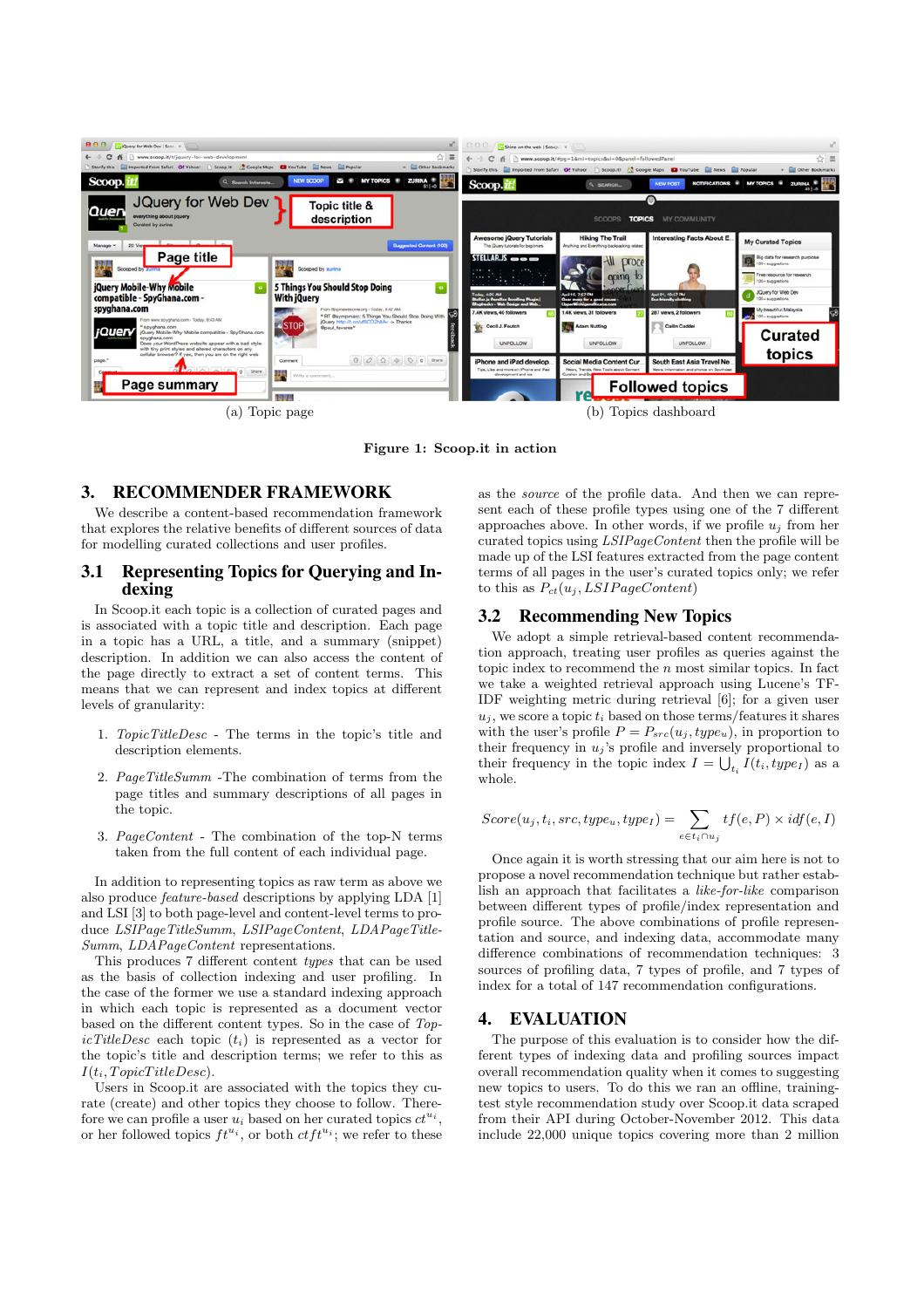

**Topic Index Content** 

Figure 2: Average precision for different user profile (rows) in various topic index (columns). The rightmost graphs are the summary precision for user profiles and graphs at the bottom row are the summary precision for topic index.